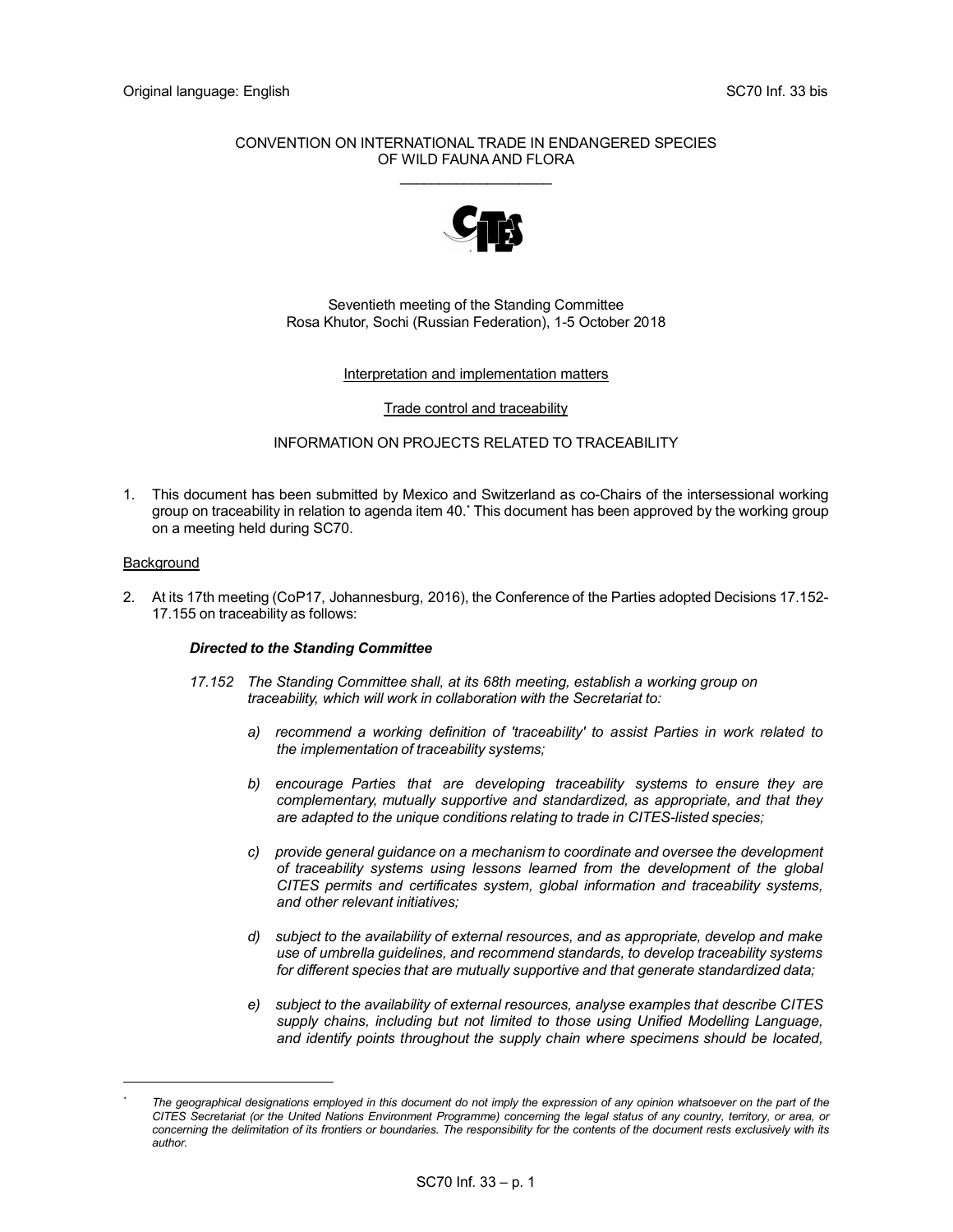verified, and its application defined, bearing in mind a wide range of production systems and life forms;

- f) take into account the work on e-permitting to ensure links between CITES permits and certificates and traceability identifiers;
- g) collaborate with United Nations and other relevant organizations that have experience in the development and use of traceability standards and systems; and
- h) draft a resolution on traceability, as deemed necessary, to be submitted to the Standing Committee, taking into account any relevant conclusions and recommendations of the report resulting from Decision 17.154, as appropriate, for consideration at the 18th meeting of the Conference of the Parties.

#### Directed to the Parties

- 17.153 Parties are invited to:
	- a) support the working group in its work on traceability;
	- b) inform the working group on the development of projects and on new information related to traceability in response to the Notification issued by the Secretariat under Decision 17.154;
	- c) adhere, as appropriate, to international standards and norms related to traceability systems in the development of these systems;
	- d) use data generated from traceability systems, as appropriate, in activities related to nondetriment findings and monitoring programmes; and
	- e) collaborate in the provision of capacity-building programmes that promote South-South and North-South cooperation in the development of traceability systems.

#### Directed to the Secretariat

- 17.154 The Secretariat shall issue a Notification, requesting Parties to provide information on the development of projects related to traceability.
- 17.155 Subject to the availability of external funding, the Secretariat shall:
	- a) develop a portal on the CITES website on traceability, to make available:
		- i) recommendations by the working group on a definition of 'traceability', general traceability guidelines, and other relevant information;
		- ii) information on new and ongoing projects, as well as existing systems, on traceability, including lessons learned;
		- iii) information on global organizations working on traceability standards and systems; and
		- iv) relevant documents, research papers and guidelines on traceability; and
	- b) in collaboration with the Standing Committee working group established under Decision 17.152 and UN/CEFACT, commission a report by a global organization or expert with experience in the development of standards related to traceability, to:
		- i) describe a possible governance model (or models) for use in CITES traceability systems;
		- ii) describe the CITES supply chain using Unified Modelling Language or a similar tool;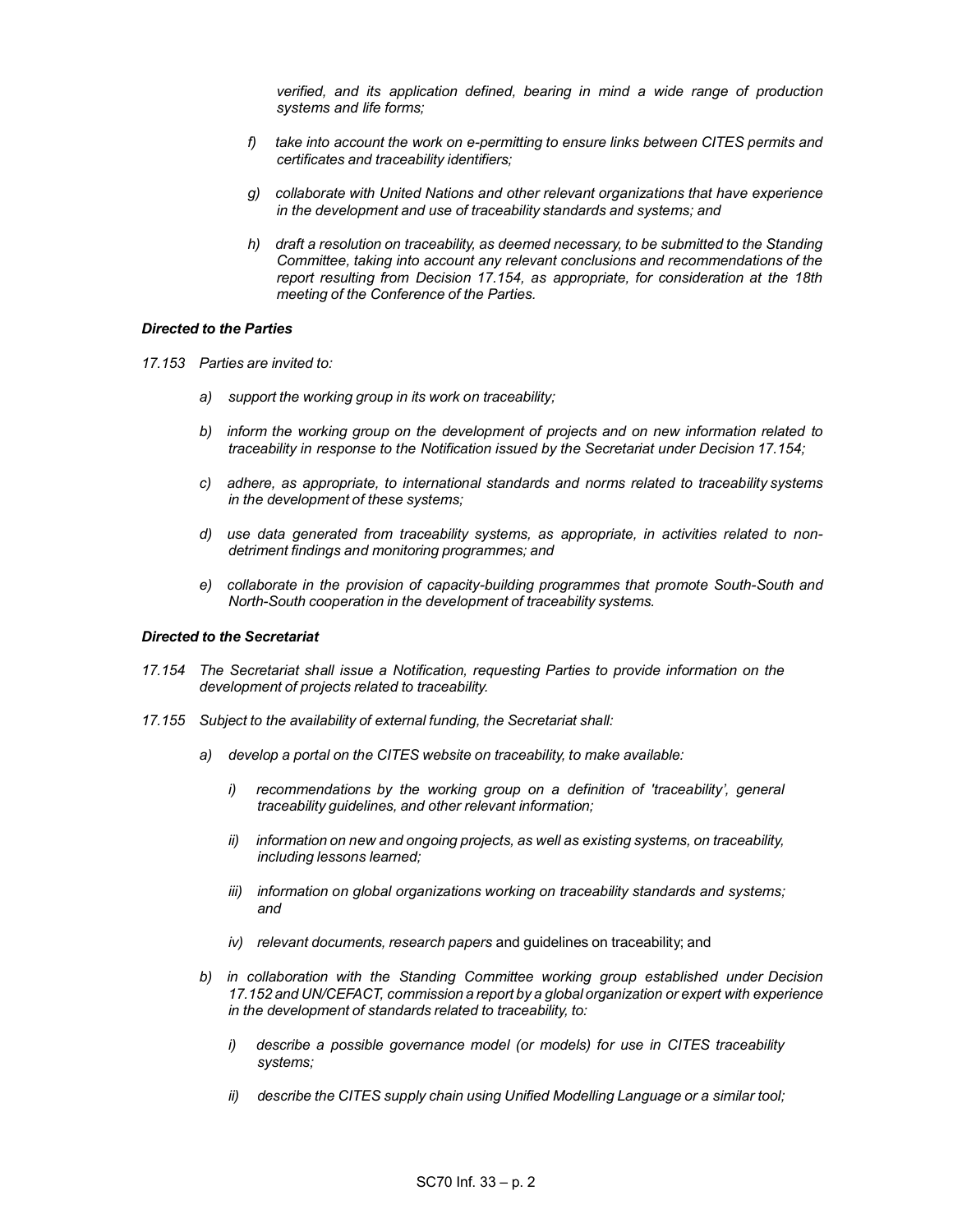- iii) identify and recommend appropriate information exchange protocols and standards for use in CITES traceability systems;
- iv) describe a generic CITES traceability standard for use as a common model; and v)

report to the Standing Committee on the conclusions of the report.

- 3. This document summarizes traceability systems having been studied, piloted and/or implemented as reported by the Parties in conjunction with Decision 17.154 and through submissions to SC66, AC28 and CoP17 as well as through Notification to Parties No 20/038 2 b).
- 4. Table 1 summarizes the case studies made available to the Secretariat, as reported in SC69 Doc 42 and in addition three traceability studies that were undertaken conjointly with the Secretariat on shark products and together with UNCTAD on ornamental and medicinal plants.

### Piloted or implemented systems

5. Pilot testing of a global traceability information system for reptile skins

 Type: Pilot Species: Crocodylus moreletii, Caiman fuscus and Python reticulatus Geographical area: Colombia, Indonesia and Mexico (range countries), Italy (importing country) Implementation status: Pilot Keywords: RESP, biometric identifiers, mobile application References: CoP17 Doc. 46, SC66 Doc. 34.2, AC27 Doc. 19.4, AC28 Doc. 14.2.2 Sponsor: Mexico Lead agency: RESP

 The traceability system aims to ensure legal, sustainable and reliable supply chains for reptile skins by tracing skins from their origin in the wild or a breeding facility up to the final product with controls along the entire supply and regulatory chains in a biologically feasible and economically viable way. The four main components of a global information system were identified as: the identification carrier, the application device, the tracking system, the information system and the governance structure. RESP began the proof of concept and development phases of the four components. The identification carrier is grounded on a biometric image recognition algorithm that creates a Unique Fingerprint Identification (UFI) based on macroscopic skin appearance identification of wrinkles of the surface of the scales, and the shape and relative center positions of the scales for each individual skin as well as the spaces between scales. The application device and the tracking system have been developed as one component configured within a mobile phone application compatible with both iOS and Android platforms that controls all the required parameters for the acquisition of images or videos. The information management system has been structured to be capable of linking to transport documentation, national databases and the data standard for electronic CITES permits set out in the ePermitting toolkit allowing electronic permitting and cross-border sharing of data and monitoring related to wildlife trade and trafficking.

Key recommendations:

• Take note of the initiative on traceability of reptile skins as a valid example on traceability systems and identification technologies

## Regulatory systems

6. Caviar: Traceability systems in the CITES context<sup>1</sup>

 Type: Resolution Species: Acipenseriformes Geographical area: No geographic focus Implementation status: implemented

<sup>1</sup> https://cites.org/sites/default/files/eng/prog/shark/docs/BodyofInf12.pdf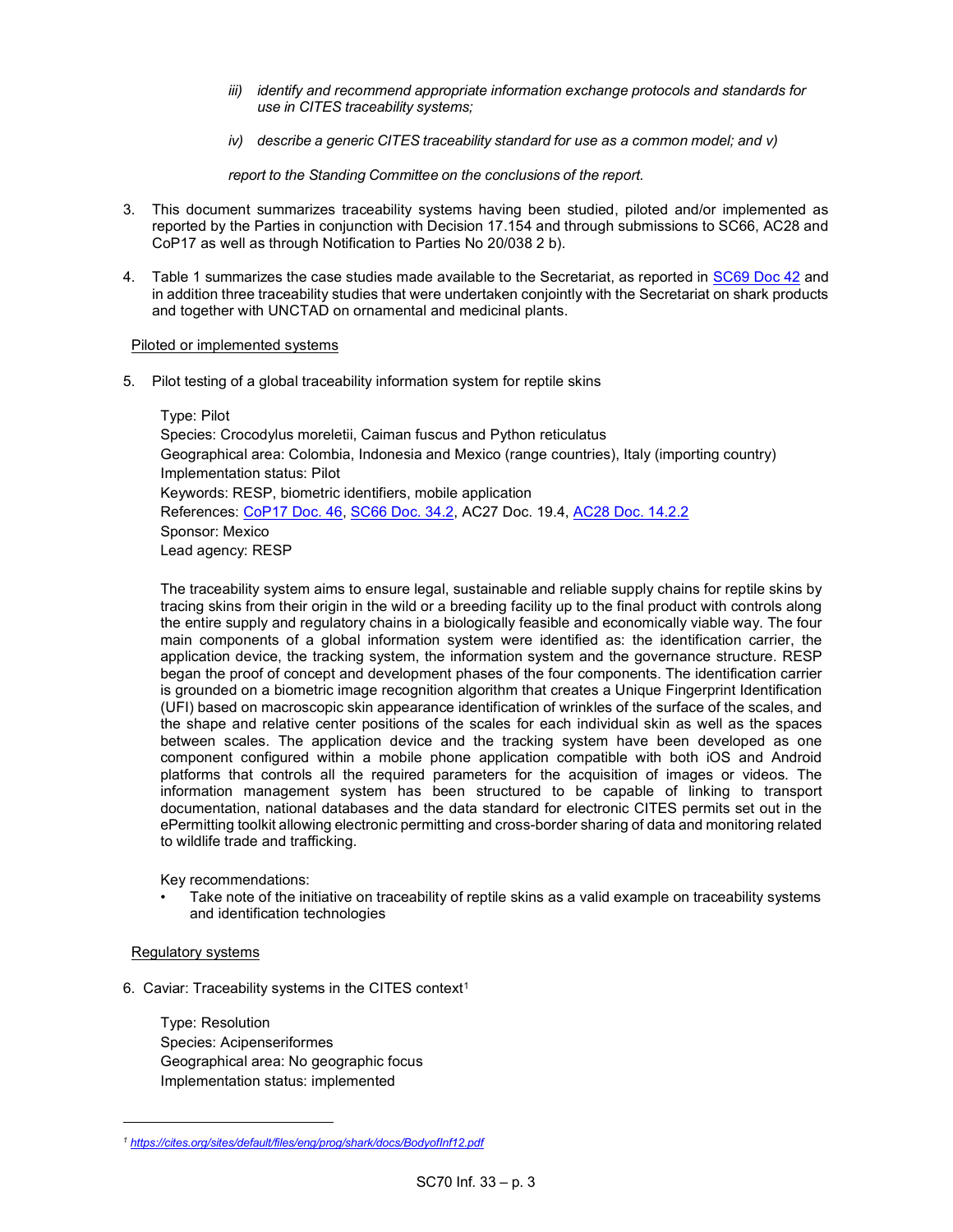Keywords: References: SC66 Inf. 12, Conf. 12.7 (Rev. CoP17) Sponsor: - Lead agency: -

CITES Parties have established a caviar labelling and registration system, to facilitate identification/tracing of source and origin. The labelling system has been evolving since April 2000 to improve the traceability of caviar. The label must contain a standard species code, the source code of the caviar, the ISO two-letter code for the country of origin, the year of harvest, the official registration code of the processing plant and the lot identification number for the caviar. It also recommends that Parties establish a registration system for caviar processing and (re-)packaging plants, including aquaculture operations. The system also includes a caviar trade database and records information relating to exports, re-exports and imports of caviar, helping Parties to monitor the legal origin of caviar in international trade, check export quota compliance, track shipments of caviar and identify any potential illegitimate use of CITES permits.

7. Seafood Import Monitoring Programme (SIMP)

 Type: Regulatory system for imports in the United States of America from January 2018 onwards Species: (Priority species): Abalone, Atlantic Cod, Blue Crab (Atlantic), Dolphinfish (Mahi Mahi), Grouper, King Crab (red), Pacific Cod, Red Snapper, Sea Cucumber, Sharks, \*Shrimp, Swordfish and Tunas (Albacore, Bigeye, Skipjack, Yellowfin, and Bluefin). Geographical area: United States of America (importing country) Implementation status: to be implemented Jan 2018 Keywords: References: **SC69 Doc 42**  Sponsor: United States Lead agency: United States

 The Seafood Import Monitoring Programme came into effect in the United States in January 2018. The National Marine Fisheries Service (MNFS) published regulations establishing the Seafood Import Monitoring Program (SIMP) on December 9, 2016. A copy of the final rule is available at: https://www.federalregister.gov/documents/2016/12/09/2016-29324/magnuson-stevens-fisheryconservation-and-management-act-seafood-import-monitoring-program. The Program establishes, for import of certain seafood products, the reporting and recordkeeping requirements needed to prevent illegal, unreported and unregulated (IUU)-caught and/or misrepresented seafood from entering the U.S. commerce, thereby providing additional protections for our national economy, global seafood security and the sustainability of our shared ocean resources. This is the first phase of implementing a risk based traceability programme – requiring the U.S. importer of record to file an electronic report on the origin of the fish at the time of entry and to maintain records from the point of harvest to the point of entry into the U.S. commerce – on an initial list of imported fish and fish products identified as particularly vulnerable to IUU fishing and/or seafood fraud, including sharks. The mandatory effective date is January 1, 2018. More information can be found <u>here</u><sup>2</sup>.

8. Traceability project Viet Nam

 Type: Regulatory Species: Wildlife farming and trading Geographical area: Viet Nam Implementation status: regulations implemented since 2012; independent project yet to be carried out Keywords: References: SC69 Doc 42 Sponsor: Vietnam Lead agency: -

<sup>2</sup> http://www.iuufishing.noaa.gov/RecommendationsandActions/RECOMMENDATION1415/FinalRuleTraceability.aspx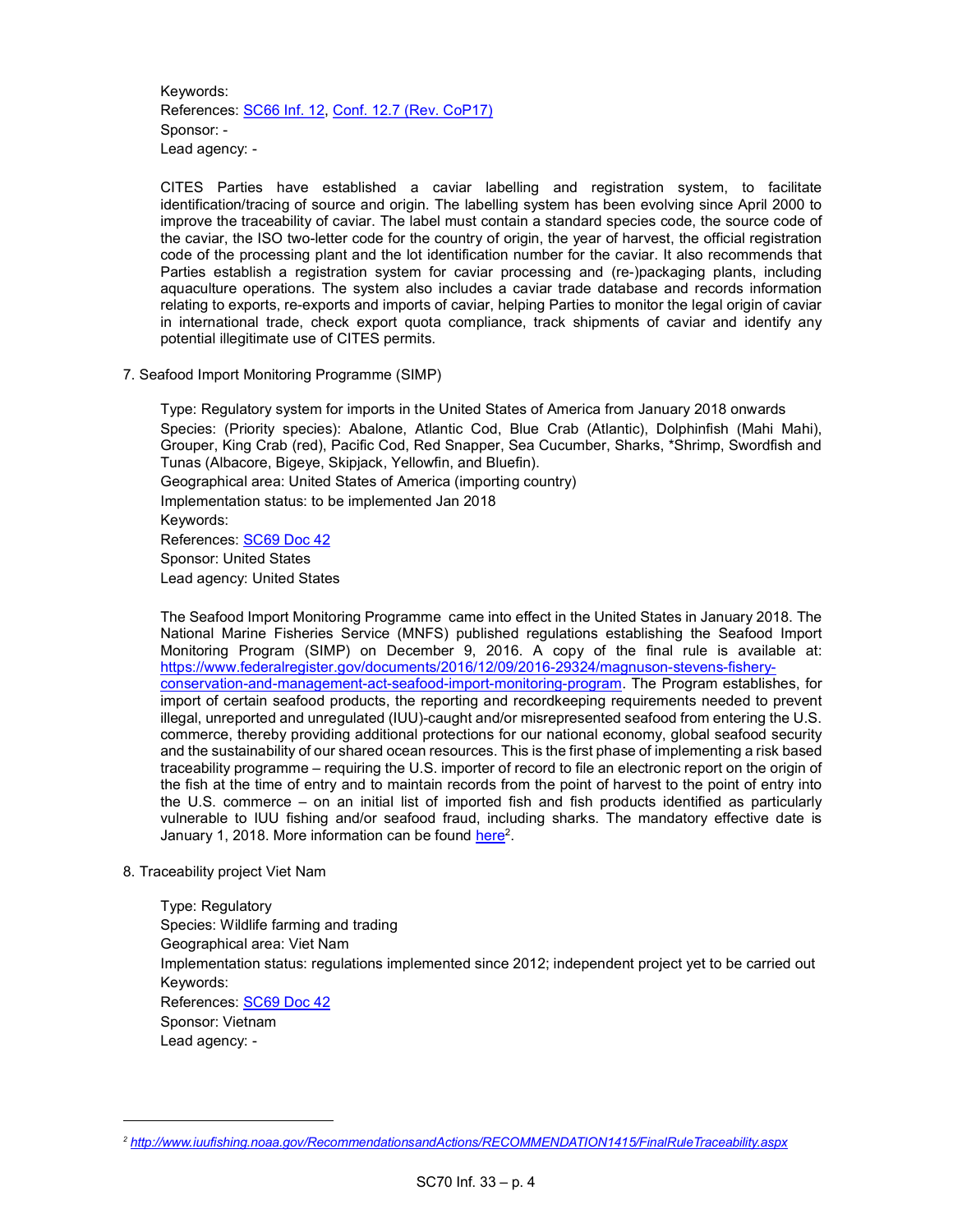Decree no.01/2012/TT-BNNPTNT dated 4th January 2012 of Ministry of Agriculture and Rural Development regulates the portfolio of legal forest product and inspection on the origin of forest products, in which wildlife farming and trading must retain origin traceability records with any changes occurred such as number of hatched eggs, dead offspring, and individuals surviving to adulthood, etc. The local forest protection officers record those changes. All changes must be recorded in writing and certified by the local forest protection officers throughout the supply chain.

At the moment, Viet Nam has yet to have any independent traceability project. The origin verifications are conducted through the wildlife registration record of the Forest Protection Department for certain species.

### Traceability studies

9. Traceability Systems for a sustainable trade in South-East Asian Python Skins

 Type: Study and pilot Species: Python reticulatus ssp, Python bivittatus ssp and Python curtus, P.brongersmai and P. bretensteini Geographical area: South-East Asia Implementation status: Study Keywords: UNECE traceability architecture, tags and RFID References: AC29 Doc31.3, AC28 Inf. 33, http://unctad.org/en/PublicationsLibrary/ditcted2013d6\_en.pdf, SC66 Inf. 12 Sponsor: Switzerland and UNCTAD Lead agency: GS1 and UNCTAD

 The study analyses traceability systems for Python skin trade to confirm the legal origin of snake skins and the economic feasibility of current technologies to implement such a traceability and marking system. The study recommends the implementation of a two-tier traceability system for the python skin value chain with a first, obligatory tier involving the individual marking of dried skins, and a second, voluntary tier using marking technologies (e.g.  $RFID^3$ ) for batches of tanned skins. In the tanning process, tags need to be removed and therefore re-tagging of (batches of) skins is necessary afterwards. First tier tagging would be overseen by the CITES Management Authority. A regular protocol for facility inspections, reviews of inventory reports and other compliance requirements should be a part of best management practices. The issues and options of setting national quotas should be carefully reviewed to consider ways to more effectively monitor harvest (origins), collect scientific data (skin sizes and gender) and provide more incentives for legal trade and enhanced values for local communities (livelihoods). It was also recommended that an inventory of all python skin stockpiles including preconvention stockpiles be made which also includes marking these skins.

Key recommendations from the UNCTAD study and pilot

- Improved traceability and diversion of trade to legal sources are essential to support and underscore the credibility of the CITES permitting system
- The CITES Snakes Working Group should serve as a regular forum. Collaboration options with all stakeholders should be explored, because stakeholder engagement is essential
- CITES export permits should be issued by the Management Authority closest to the origin of python skins
- All skins from range states must be marked appropriately. Re-exported skins after the tanning process should be marked (at least on batch level)
- Stockpiles of skins need to be registered and all skins marked appropriately.
- A regular protocol for facility inspections, reviews of inventory reports and other compliance requirements should be a part of best management practices.
- The issues and options of setting national quotas should be carefully reviewed to consider ways to more effectively monitor harvest (origins), collect scientific data (skin sizes and gender) and provide more incentives for legal trade and enhanced values for local communities (livelihoods).
- Available traceability systems need to be tested more.

Key recommendations from AC29 Doc31.3

 ${}^{3}$  Radio-frequency identification, a radiowave based mark that does not require direct line of sight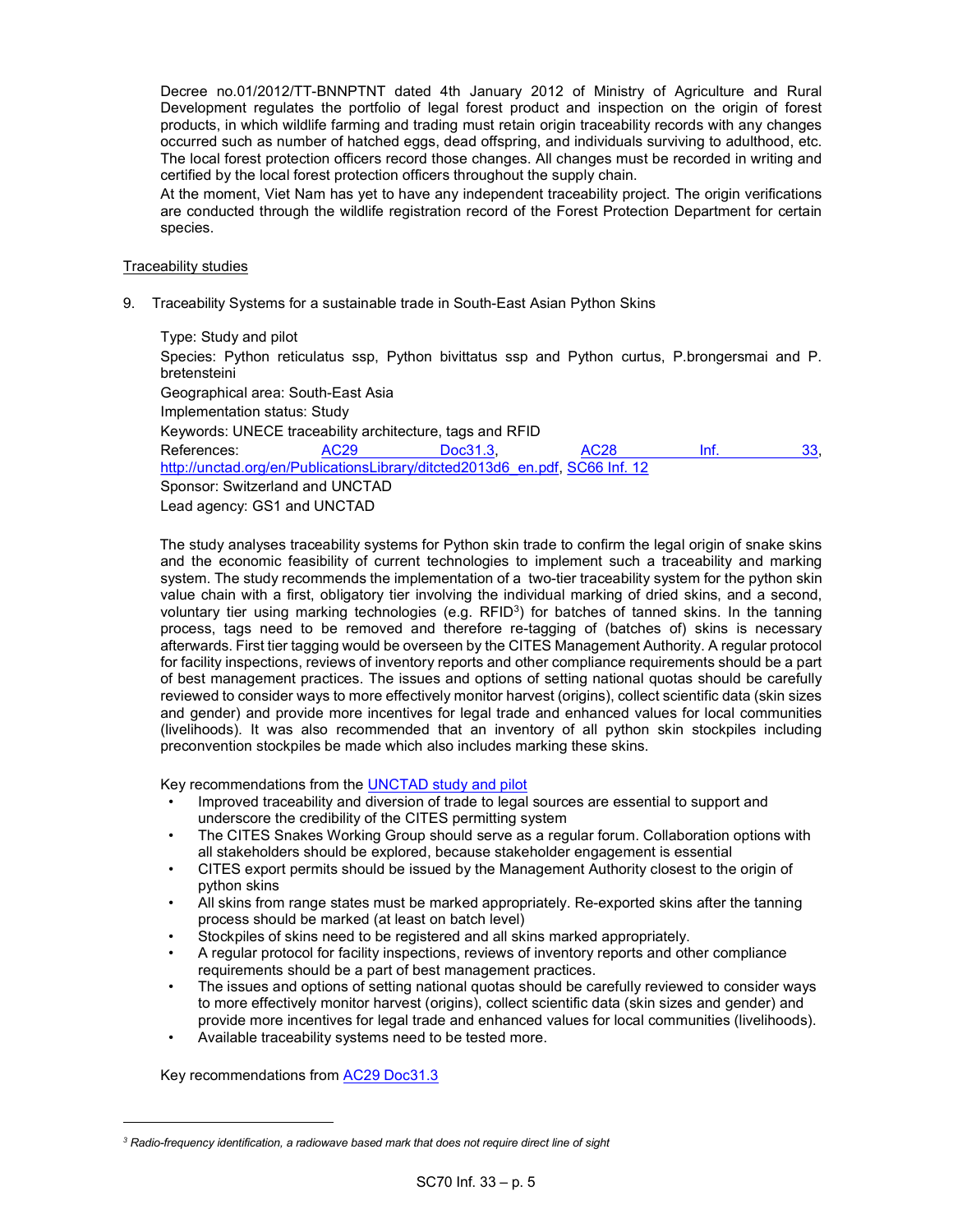- The CITES community needs to examine the drivers of illegal trade. Range states are encouraged to amend management protocols to mitigate circumvention of any traceability systems that are implemented.
- It is recommended to establish a holistic traceability and authenticity approach focused on batch traceability and a limited number of identification keys and technologies.
- All CITES countries should describe the traceability component systems to have a synthetic view of their policy claim, law enforcement measures and expectations to facilitate collaboration between parties including information exchange.
- The relationship with WCO to design better connections between traceability standards and single window/e-permit approach should be deepened.
- 10. Traceability study in shark products

 Type: Study and pilot Species: Sharks and rays Geographical area: No specific area for the study; pilot: Costa Rica Implementation status: pilot Keywords: Shark fins and simple shark products, legal origination References: SC66 Inf. 11, CoP17 Doc. 56.1, https://www.dropbox.com/s/4cf26chs2p4jqvr/Catch%20documentation%20and%20traceablity%20of% 20shark%20products%20in%20Costa%20Rica%20V160329a%20%28no%20details%29.pdf?dl=0 Sponsor: European Union (study) and Germany (pilot)

Lead agency: Secretariat

This report looks at the market chains of products derived from CITES-listed shark species and the use of traceability to identify the products in trade. For a traceability supported permitting process, the application for a CITES permit or certificate should also include the recording of certificates of origination for an equivalent quantity. Separate commodity codes should be implemented for unprocessed dried, processed dried, unprocessed frozen and processed frozen shark fins in order to continue meaningful trade monitoring. Appropriate taxonomically specific data recording systems for both fisheries and trade concerning species should be developed. Taxonomically specific data should be shared between relevant national systems, and use national plans of action (NPOAs) for the conservation and management of sharks. Traceability should link the export/import permit (such as a CITES permit) or certificate to a suitable legal origination process. This legal origination process should include issuance of a uniquely identified certificate that lists the species and the quantity/mass. Incentives should be designed to convert illegal and unreported landings into legal and reported landings, e.g. by implementing tradable certificates. A neutral intergovernmental body should operate a traceability system centrally and the system should be prepared to run in a distributed fashion. The paper recommends implementation a larger scale pilot involving at least also one developing country.

Key recommendations from the study:

- Traceability is a tool that can help avoid the entry of illegal, unregulated and unreported material into legal supply chains. It helps little for fully illegal trade.
- Traceability and in particular linking trade data to the origin of the raw materials can be used by Parties in the process of making more robust Non-Detriment and Legal Acquisition Findings.
- Traceability should link permits and certificates to a suitable legal origination process. This legal origination process must include a uniquely identified record listing species and quantity/mass.
- It is highly recommended that such certificates of origination are recorded electronically as early as possible; they can, however, also be recorded in the export permit issuance process.
- An attempt should be made not to place undue burden on food business operators that would discourage their buy-in.
- It is highly recommended to link the traceability system with a risk management system.

Key recommendations from the pilot

- In order to strengthen CITES permit processes an online system for consultation of relevant certificates and permits is recommended.
- An impact study of artisanal fisheries is suggested to understand the need to include this fishery in the established traceability system
- Stakeholder involvement through e.g. a traceability round table is key to success.
- A user-friendly, mobile fishery inspector data capture tool and the corresponding management database should be considered. Availability of mobile tools should be extended to the artisanal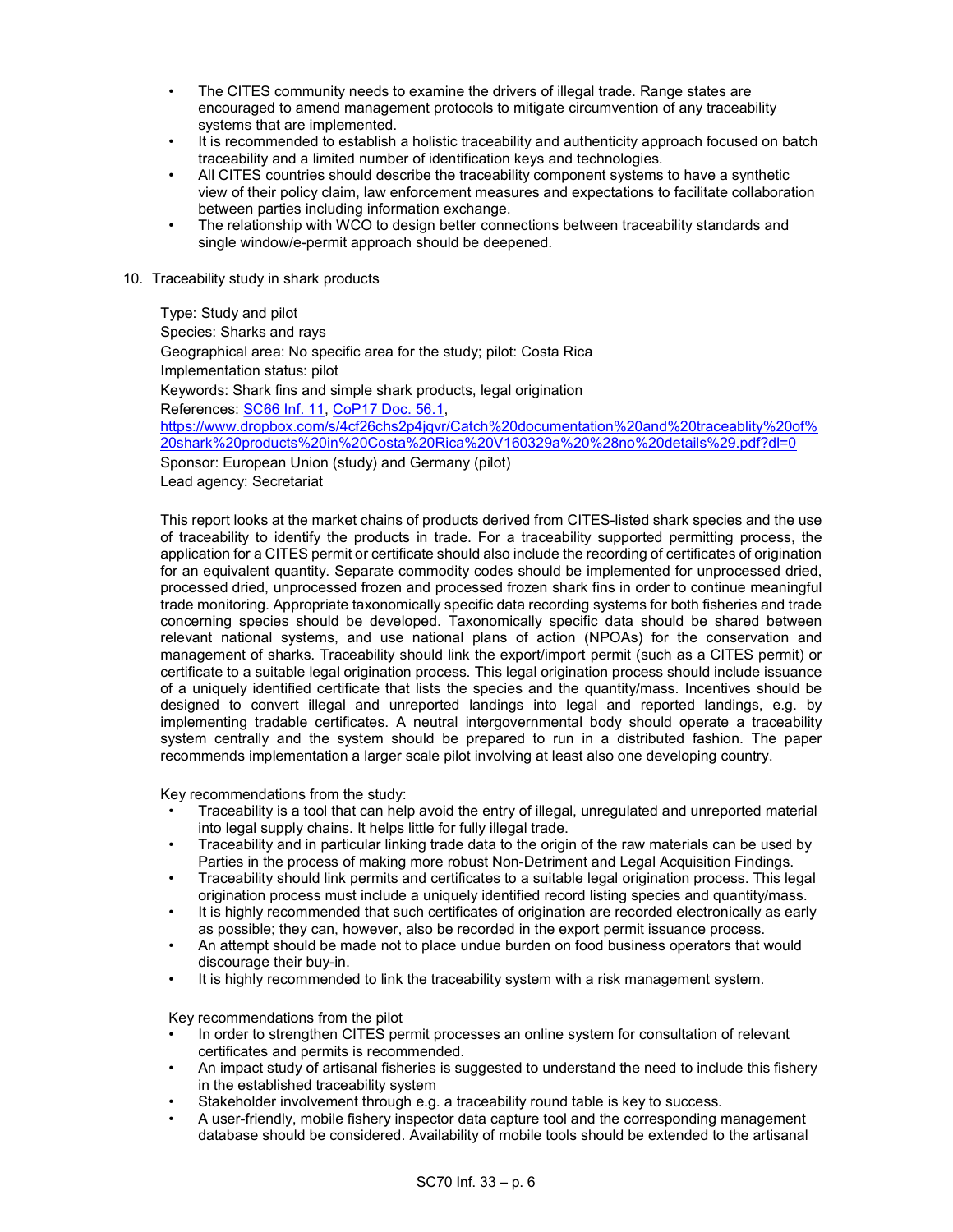fleet and its use incentivized for example by linking fuel subsidies to making data available. Such data could then be spot-checked by inspectors.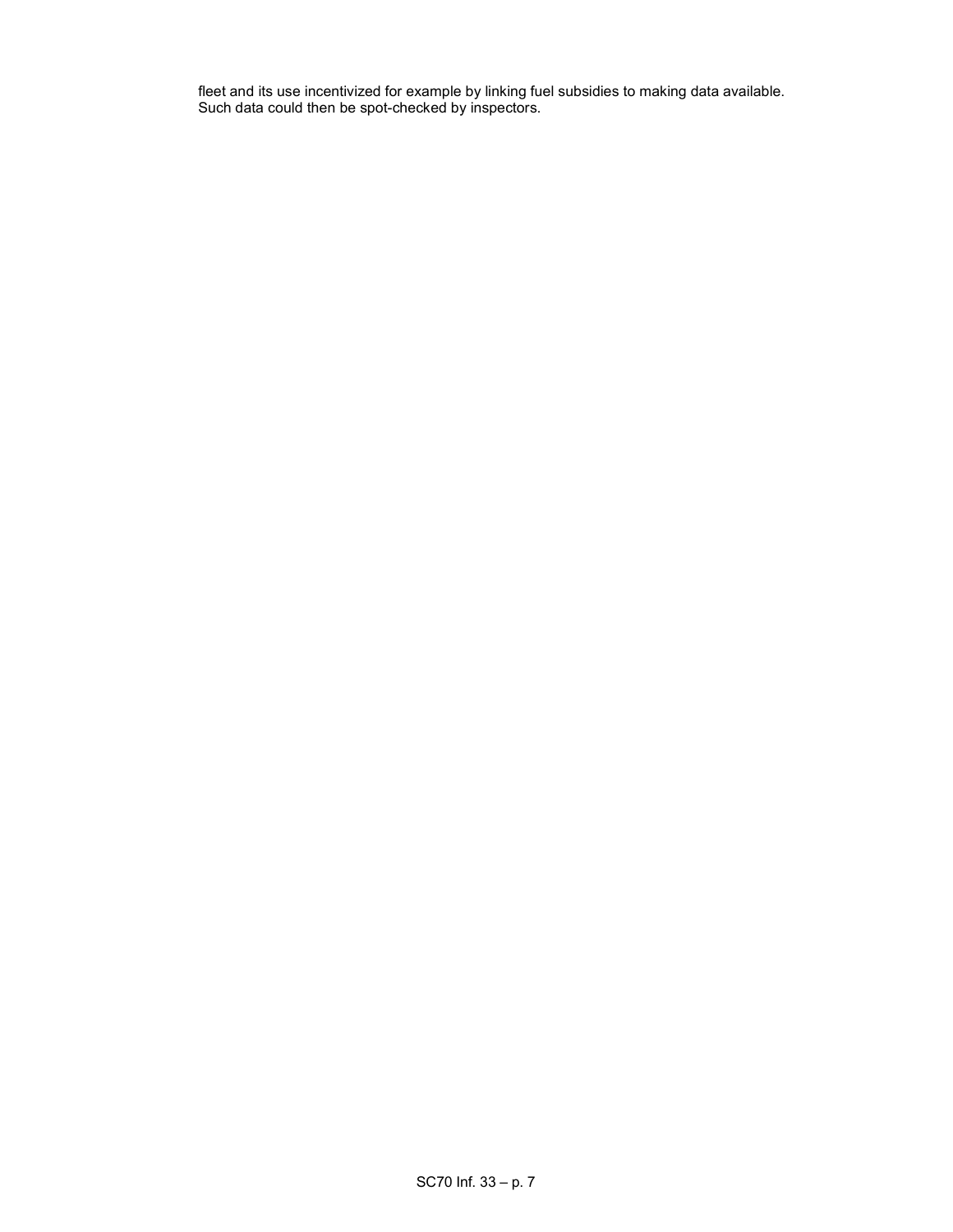11. Ornamental Plants: The applicability of traceability systems for CITES ornamental plants with a focus on the Andean and other Latin American countries – A Preliminary Assessment

 Type: Study Species: Cycadaceae, Orchidaceae, Bromeliaceae and Euphorbiacecae Geographical area: Andean and selected Latin American countries Implementation status: Keywords: UNECE traceability architecture, complex value chain References: CoP17 Inf. 87, SC66 Inf. 16 Sponsor: UNCTAD Lead agency: Syntesa

This study analyses the trade of CITES Appendix II- and Appendix III-listed ornamental plants and analyses the use of traceability systems as a tool to strengthen existing CITES permit processes. Comprehensive control systems based on issuance and control of operating licenses and control of exported quantities/specimens via CITES import and export permits and certificates are already operational in the counties were the study took place. Recording of receptions of plant material at nurseries, creation of a database of properly identified parental plants and linking export permits to identified parental plants can strongly strengthen the CITES permitting process, especially if coupled with risk management systems in the controls for an operating license and in the issuance of CITES import and export permits and certificates. A traceability system was recommended based on the process elements, i.e. recording of receptions, recording and control of stocks, linking of CITES export permits and certificates to registered stocks. The socioeconomic impacts arising from the use of such a traceability system should be understood and integrated into a pilot project. A pilot was recommended.

Key recommendations:

- For a successful implementation, Parties must recognize the need to strengthen CITES processes through the use of traceability systems for ornamental plants.
- Technical viability of the proposed system needs to be verified, in particular, regarding identification and record keeping at the nurseries, including small-scale nurseries.
- The right mix of positive and negative incentives for the private industry needs to be found for them to participate.
- Open, international standards and norms should be employed when available, and joint work with standard setting organizations envisioned.
- Provision of capacity-building initiatives for developing countries and, particularly, least developed countries lacking adequate infrastructure to implement and use traceability systems should be made.
- In order to facilitate correct implementation of a traceability system, creation of a traceability toolkit (or integration into the e-permitting toolkit) is recommended.
- Feasibility of the recommended processes in regarding technical, economic and conservational aspects must be demonstrated e.g. by conducting a socioeconomic impact analysis.
- A pilot project should be implemented to check the viability of the recommendations.
- 12. Medicinal Plants: The applicability of traceability systems for CITES-Listed Medicinal Plants (Appendices II & III)-Greater Mekong: Preliminary Assessment

 Type: Study Species: Aquilaria crassna, Gastrodia elata and Dendrobium nobile Geographical area: Greater Mekong sub region Implementation status: Keywords: UNECE traceability architecture, complex value chain Reference: CoP17 Inf. 87 Sponsor: UNCTAD Lead agency: Syntesa

 The paper analyses the use of traceability systems as a tool to strengthen existing CITES processes, in particular legal acquisition findings and non-detriment findings (NDFs), for non-timber plant species, particularly medicinal plants, listed under CITES Appendices II and III in the Greater Mekong sub region. It was found that a robust traceability system could be implemented to support CITES policy claims, traceability data collection and allow for better documented NDFs based on the UNECE traceability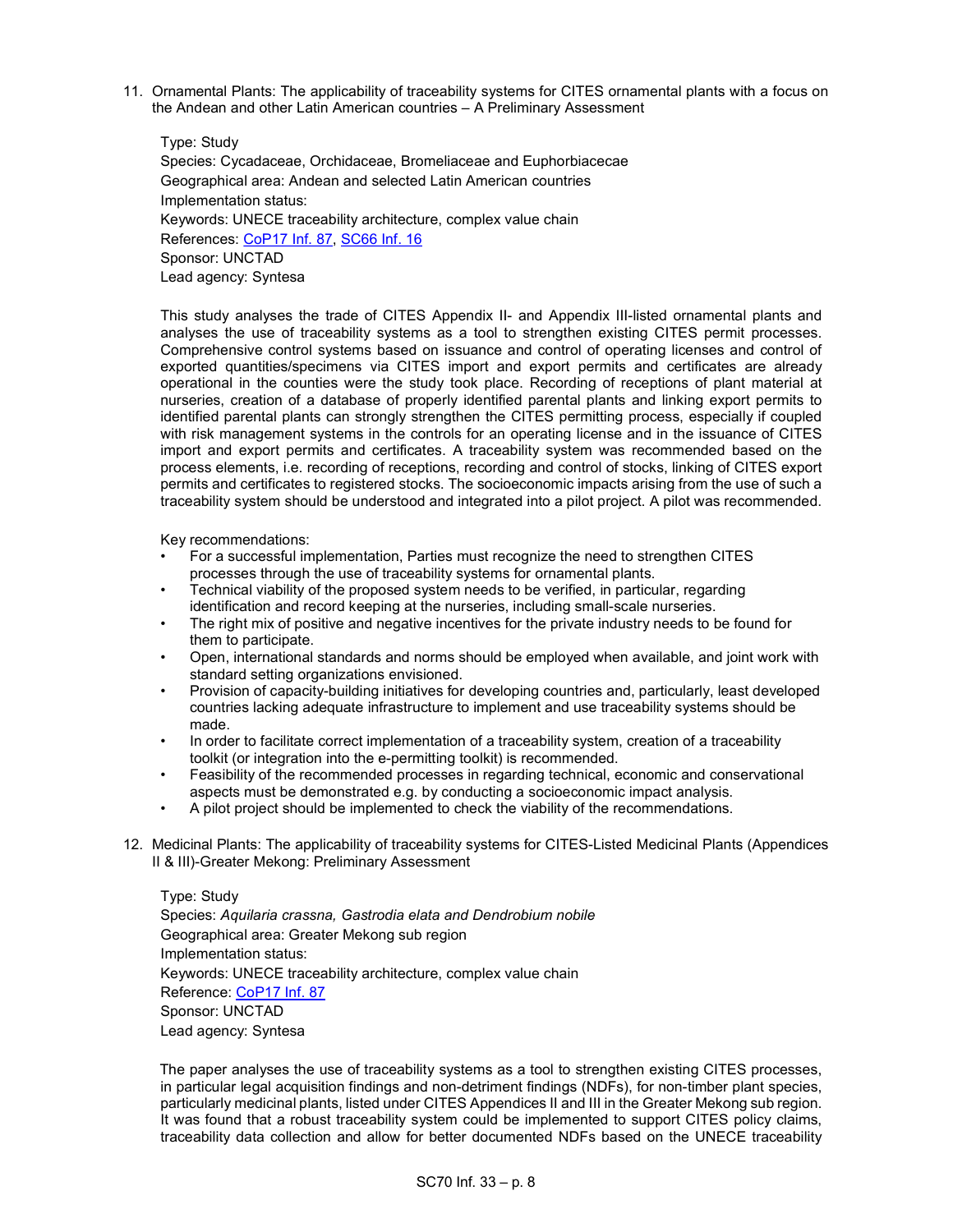architecture. The proposed traceability system aims to balance the need to control the legality of the raw material source and the practicalities of businesses. The study finds that a traceability system for medicinal plants would be quite complex and needs to be embedded in a more general framework of activities, such as improving trade data collection, capacity building and awareness creation of stakeholders and information dissemination, especially to smaller players, on market prices and other relevant data. The report recommends stricter control on the early stages of the value chain where risk of introduction of illegally harvested material is greatest. To ensure that all stakeholders in the medicinal plant supply chain see direct benefit and advantage of participation, consideration should be given to the formation of partnerships with sustainability schemes providing economic incentives to stakeholders. The report recommends that a partner be found to run a pilot project ideally embedded in a project already looking at sustainable trade with biological resources, e.g. within the framework of BioTrade.

Key recommendations:

- For a successful implementation, Parties must recognize the need to strengthen CITES processes through the use of traceability systems for medicinal plants and products thereof.
- Formation of partnerships with sustainability schemes should be considered to provide the right mix of positive and negative incentives for the private industry.
- Provision of capacity-building initiatives for developing countries and, particularly, least developed countries lacking adequate infrastructure to implement and use traceability systems should be made.
- Improving the cross-border reporting of exports and imports to ensure a better understanding of the traded volumes of medicinal species for effectively managing the reporting of endangered medicinal plant resources.
- Identification procedures for wild collected or artificially propagated plant species should be improved.
- Open, international standards and norms should be employed when available, and joint work with standard setting organizations envisioned.
- In order to facilitate correct implementation of a traceability system, creation of a traceability toolkit (or integration into the e-permitting toolkit) is recommended.
- Feasibility of the recommended processes in regarding technical, economic and conservational aspects must be demonstrated e.g. by conducting a socioeconomic impact analysis.
- A pilot project should be implemented to check the viability of the recommendations.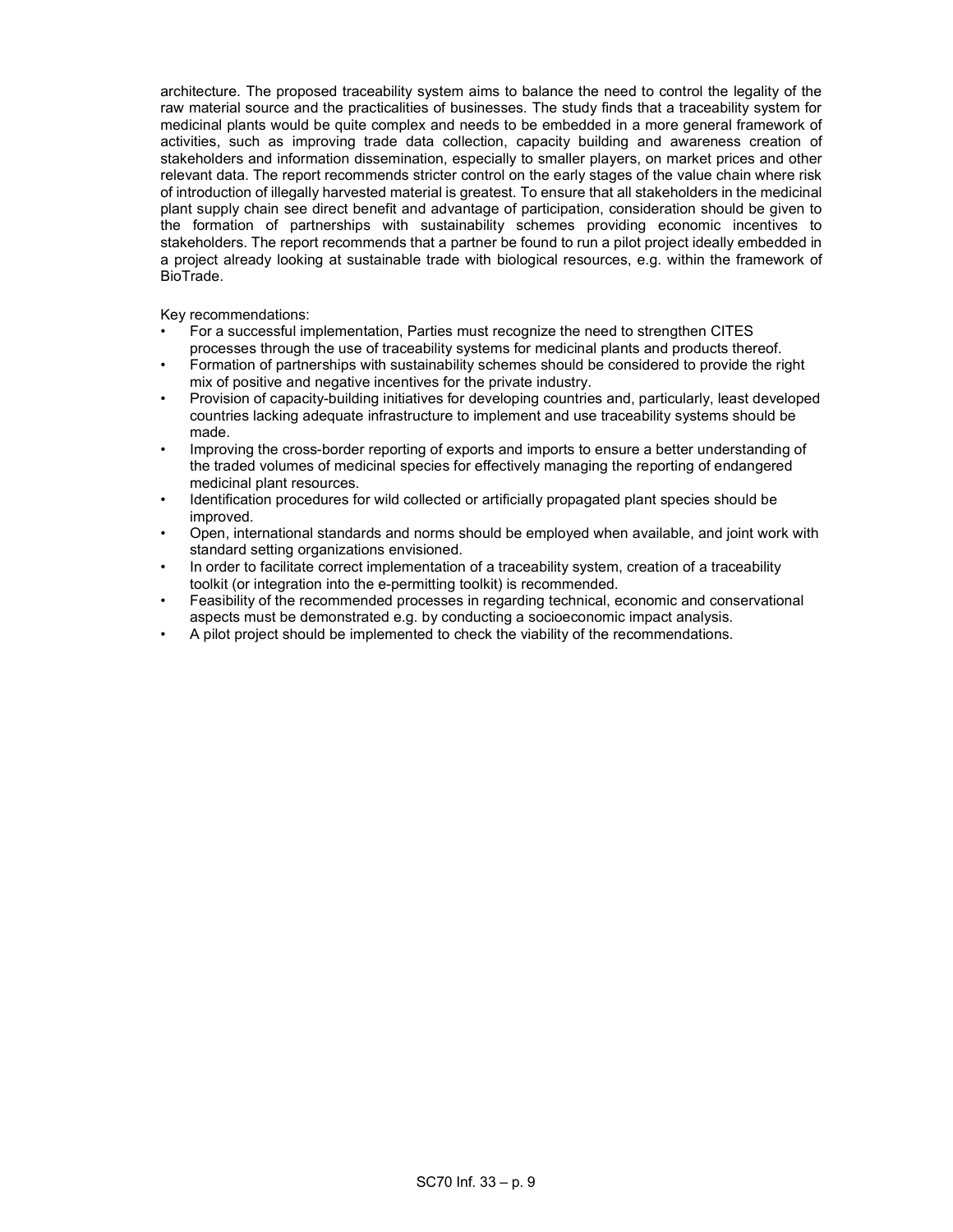| <b>Publication</b>                                                                                                                                                                                              | <b>Sponsor</b><br>Lead agency                                | Applicable area                       | Methodology                                                                                                                                                                                                                       | Implementation<br>method                                                                                                                                                                                                                                                                                      | <b>Status</b>                                                                                    |
|-----------------------------------------------------------------------------------------------------------------------------------------------------------------------------------------------------------------|--------------------------------------------------------------|---------------------------------------|-----------------------------------------------------------------------------------------------------------------------------------------------------------------------------------------------------------------------------------|---------------------------------------------------------------------------------------------------------------------------------------------------------------------------------------------------------------------------------------------------------------------------------------------------------------|--------------------------------------------------------------------------------------------------|
| Pilot testing of a<br>global traceability<br>information system<br>for reptile skins                                                                                                                            | Mexico<br><b>RESP</b>                                        | <b>Reptile Skins</b>                  | Biometric image<br>recognition<br>Unique Fingerprint<br>Identification (UFI)<br>International identification<br>information standards                                                                                             | Identification<br>carrier Application<br>device<br>Tracking system<br>Information system<br>Governance<br>structure<br>Information<br>management<br>system                                                                                                                                                    | Proof of concept<br>in progress and<br>development<br>phases of the four<br>components           |
| Traceability systems<br>in the<br>CITES context<br>A review of<br>experiences, best<br>practices and<br>lessons learned for<br>the<br>traceability of<br>commodities of<br><b>CITES-listed shark</b><br>species |                                                              | Caviar                                | Labelling and registration<br>system to facilitate<br>identification/tracing of<br>source and origin<br>Globally standardized<br>serial identification<br>numbers<br>Accurate, up to date and<br>detailed book-keeping<br>systems | Caviar trade<br>database<br>Universal labelling<br>system<br>Standard species<br>code<br>Source code of the<br>caviar<br>ISO two-letter code<br>for the country of<br>origin<br>Year of harvest<br>Official registration<br>code of the<br>processing plant<br>Lot identification<br>number for the<br>caviar | Implemented<br>Evolving process<br>with further<br>improvements to<br>the traceability<br>system |
| Seafood Import<br>Monitoring<br>Programme (SIMP)                                                                                                                                                                | United States of America/<br><b>United States of America</b> | Seafood; particularly certain species | Electronic report on the<br>origin of the fish                                                                                                                                                                                    | Regulatory                                                                                                                                                                                                                                                                                                    | Obligatory from<br>Jan 2018                                                                      |
| Traceability project<br>Viet Nam                                                                                                                                                                                | Viet Nam                                                     | Wildlife farming and trading          | Record keeping with any<br>changes                                                                                                                                                                                                | Regulatory                                                                                                                                                                                                                                                                                                    | Since Jan 2012                                                                                   |
| <b>Traceability Systems</b><br>for a sustainable<br>trade in South-East<br>Asian Python Skins                                                                                                                   | Switzerland/UNCTAD<br>GS1/UNCTAD                             | <b>Python Skins</b>                   | Two-level marking<br>Inventory & tagging of all<br>python skin stockpiles                                                                                                                                                         | Tagging & RFID<br>technology<br>Inventory of<br>stockpiles                                                                                                                                                                                                                                                    | Pilot successful<br>Continued<br>investigation<br>recommended                                    |

# Table 1 Summary of traceability studies made available by Parties or other organizations in response to Decision 17.154.